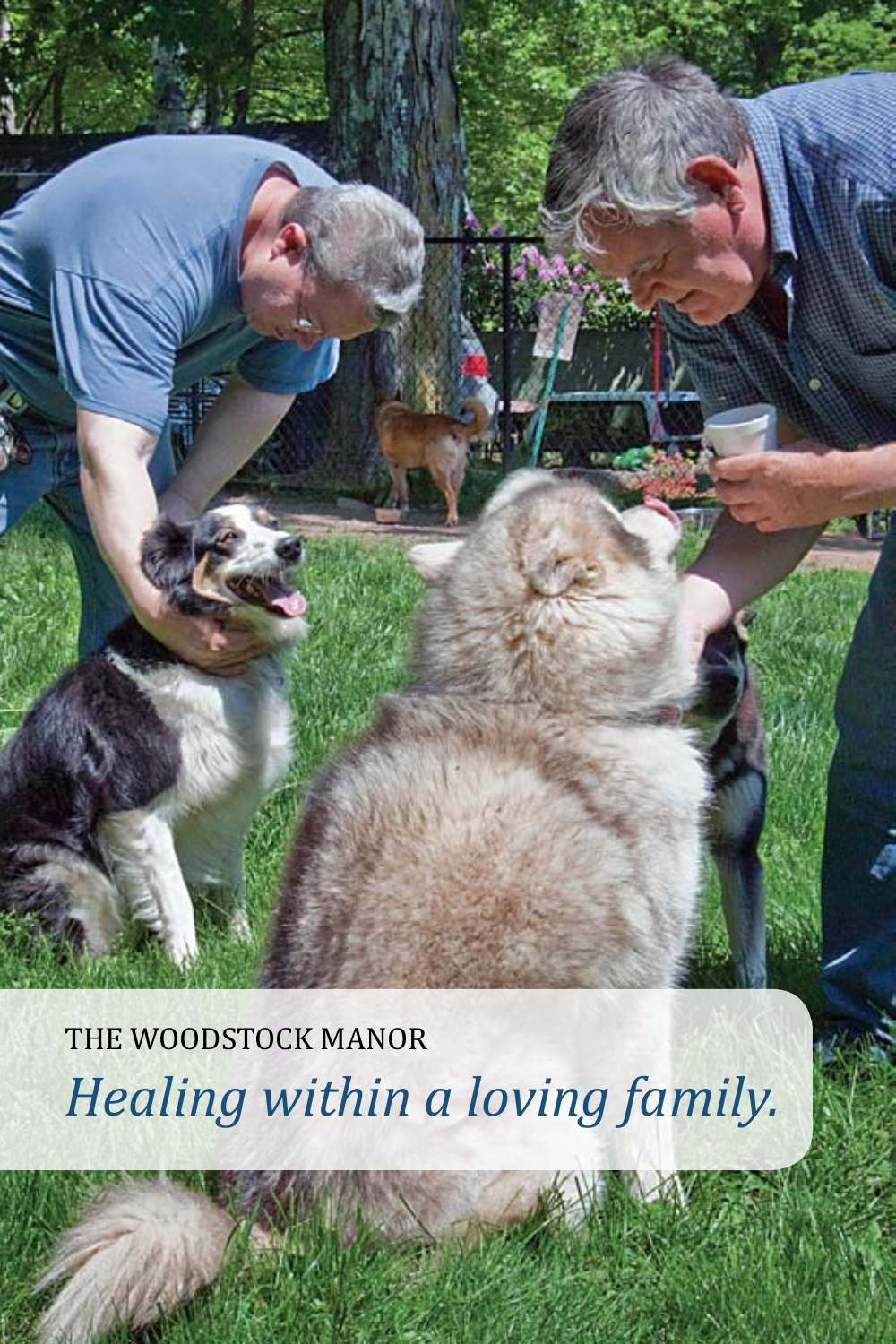*Natural beauty.*

# *Nurturing relationships.*

*Purposeful activity.*

## *Recovery is already starting . . .*

*You approach a magnificent Victorian house on a country road framed by thick stands of evergreens. In the huge backyard, dogs frolic with their human friends. A few folks are planting bulbs. Beyond are lush forests and the blue Catskill Mountains.* 

*Step inside and your nose responds with pleasure — something delicious is cooking! Pork loin with baked yams. Or orange beef stir-fry delicately seasoned with Asian spices. On the kitchen table sits a made-from-scratch chocolate cake fresh from the oven. You see residents making salad dressing and whipping up chocolate frosting. Our chef doesn't hand out menial tasks . . . she teaches creative cooking. And oh, the smiles of pride when dinner is served!*

*Welcome to the Woodstock Manor, an innovative group home for adults seeking mental health. This gabled mansion filled with mouthwatering aromas, creative cooks and chirping birds, gardeners and poets and lots of cooperative helping offers healing and recovery beyond all expectations.* 

## The healing power of family.

We are a family-owned and family-operated group home serving the needs of adults with psychiatric disorders. *Our family lives right in the facility with the residents***.** So we are always there. Always available. To talk. To listen. To laugh at a joke. To support through a difficult moment — or month.



And, like family, we get to know each other in an intimate and deeply caring way. This lets us develop personalized goals and treatment plans with residents as partners. We are able to continually observe how each resident is doing, and to modify treatment when necessary. Over the last 30 years, we have seen and managed every imaginable crisis that the human mind can present.

*As residents become part of a loving family, they experience growth and healing considered "impossible" by the mainstream mental health community.* 

#### Who we are. How we can help.

We are located in New York's scenic Catskill Mountains, minutes from the arts community of Woodstock. Our 21 residents live in sunny, spacious single or double rooms. Stays can be short-term or longer.



Together, staff and residents work toward personal development through wholesome physical activity, top-notch nutrition, growth-enhancing programs and personal relationships with staff and each another.

*We build toward each resident's full participation in the community life of the Woodstock Manor. Healing occurs as residents feel a sense of belonging, relate trustingly to others, and discover that they have something valuable to contribute to the group.*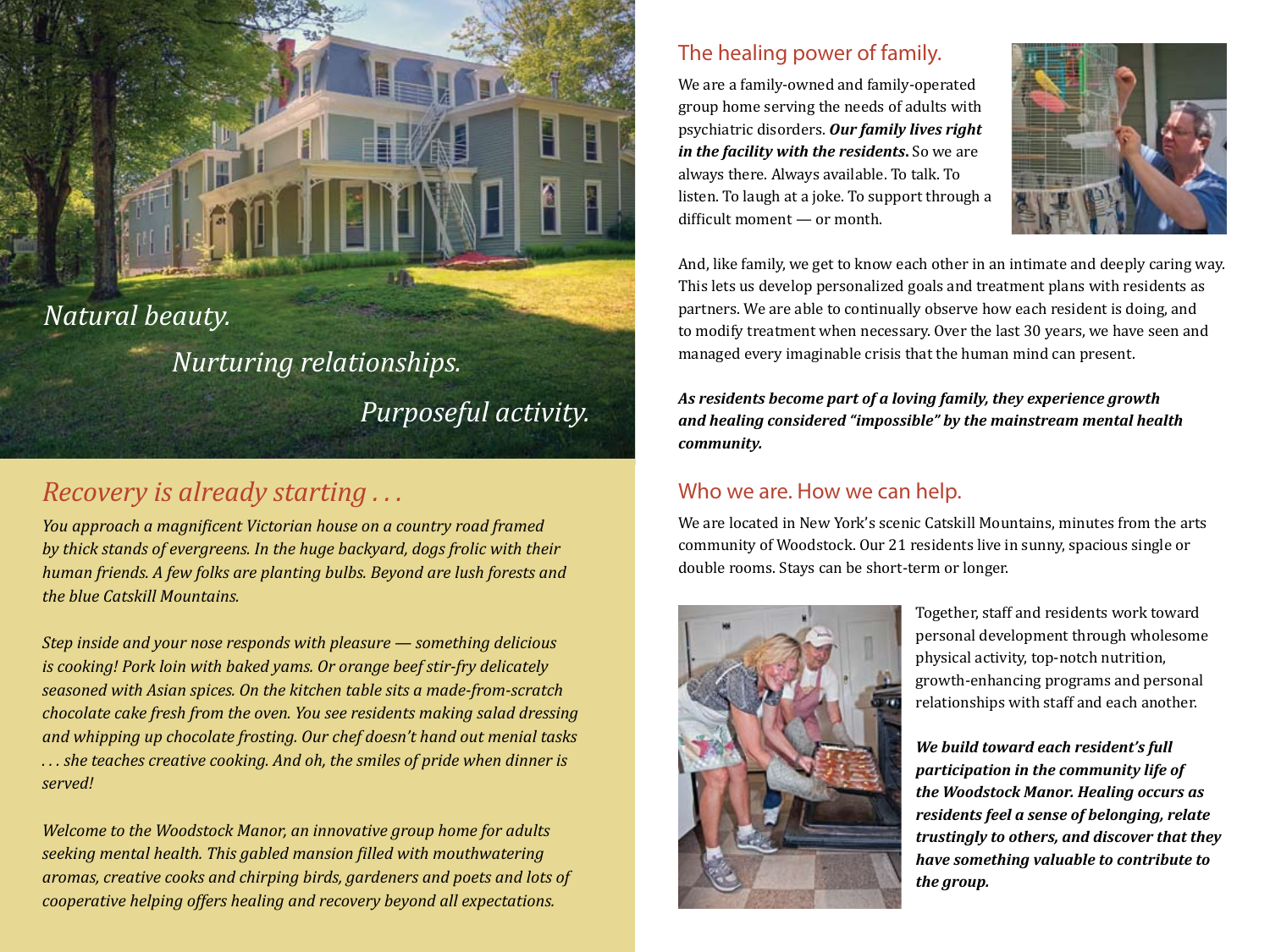## A focus on humanity. Not pathology.

We regard our residents as people who communicate through their behavior. As a family of stage actors and educators, we are trained in communicating; and as mental health practitioners for 30 years, we are skilled at speaking the languages of the disordered mind. Instead of challenging or restricting a different mode of communication, we enter into it, share it, then coax the person toward more productive ways of thinking, feeling, expressing and behaving.

#### *Trust is the foundation of our healing work.*

#### Many ways to grow throughout the day.

Each staff person functions as a skilled, compassionate teacher. And every activity is seen as an opportunity to boost focusing ability, to build practical skills, and to deliver the healing riches of self-esteem born of real achievement.

So our full-time chef doesn't just supervise the residents as they scrape carrots. Instead, she teaches creative, joyful cooking and baking. To prepare residents for independent living, our chef also shows how to cook *individual portions* of every meal. Our housekeepers don't just dust and mop as residents look on passively. Instead, with patience and kindness, they teach how to keep one's room and assigned area clean and tidy. All staff members teach how to care for and train our many animals, as taking responsibility for another living creature is a key building-block of recovery from the isolation of mental illness. Staff also help people tend our extensive, lush grounds. As flowers and herbs bloom under the hands of our residents, they feel a healing connection to larger cycles of nature beyond their own lives and concerns.





#### A goal and treatment plan as individual as each resident.

For one person, the current goal can be taking a daily shower. For another, it may be learning to kick the habit of years of institutional eating and discovering how to eat nutritiously. For others, goals can be taking their meds as prescribed, learning to control their symptoms, or working at a job in town. For people for whom it is appropriate, we focus on a long-term goal of independent living in mainstream society.

*The path to these goals can be a long one. Yet there are no deadlines at the Woodstock Manor. A resident stays with us until they are ready for discharge.* 

*And we celebrate each small step taken along the way.*

## Activities that move the body, stimulate the mind and nourish the spirit.

On any given day, our residents engage in *many* of the following: Music therapy, Movement therapy, Poetry therapy, Poetry appreciation workshops, Cognitive games, Current events discussion, Pet therapy grooming *and* training, Exercise program, Cooking therapy — doing *and* teaching others, Flower gardening, Landscaping, Nutrition program, Tai Chi class — gentle, balance-promoting movement, Qui Gong — relaxed movement meditation, Independent living skills program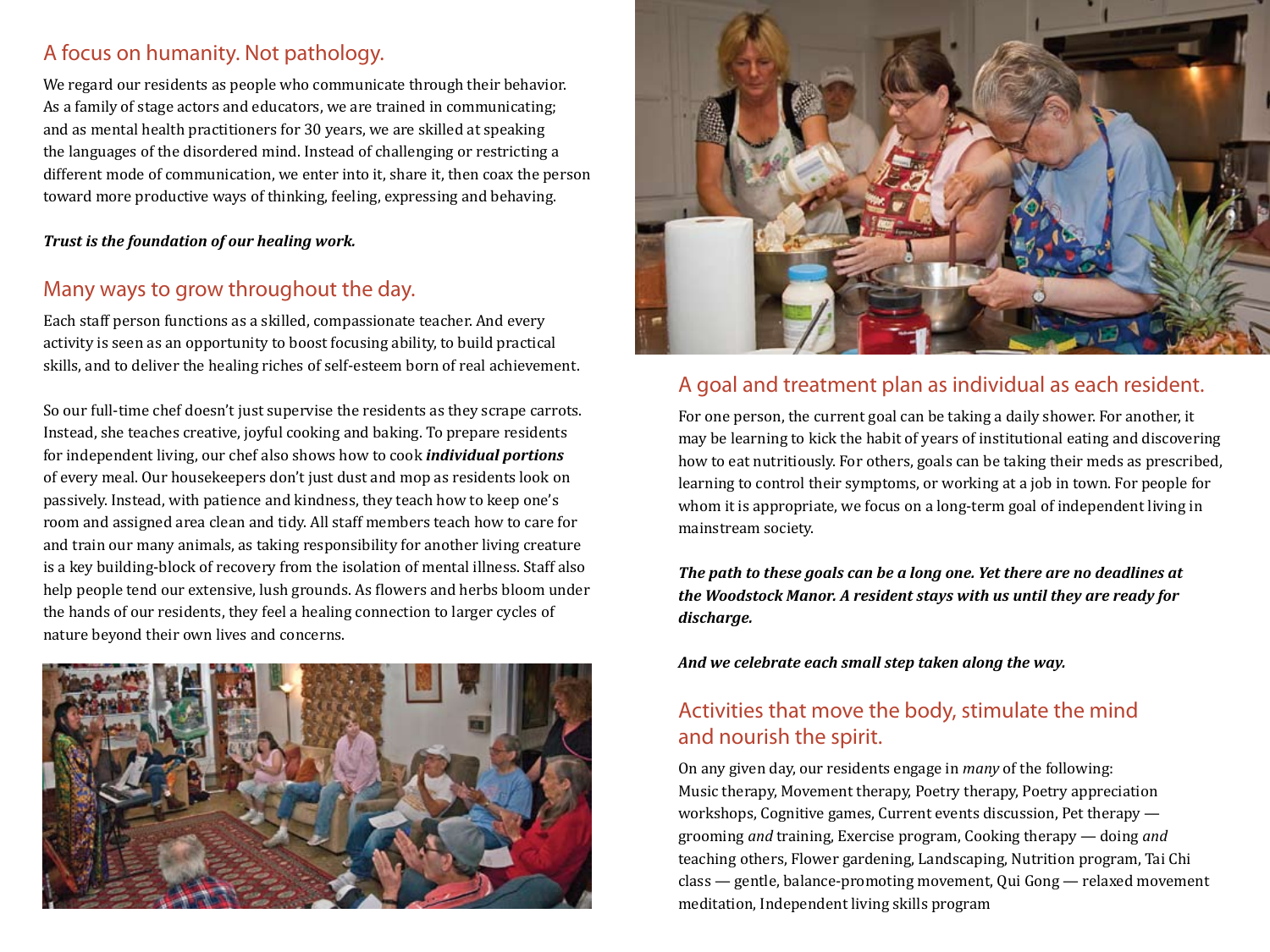#### Pharmacology: Less is more.

*We work toward finding the lowest level of medication needed.* So the personality emerges, the true self is experienced, the resident has a minimum of disorienting side-effects, and starts to move toward regaining wholeness from the inside out.

Reducing medication to the lowest level possible is one of the pillars of our effective, multi-pronged approach to recovery that includes the Woodstock Manor's loving family environment, high level of nutrition, growth-fostering activities, and the slow and steady rebuilding of self-esteem and selfhood.



## Our history . . . the discovery of a better treatment

*During the '60s,* Henry Howard, then a stage actor, lived for a time at Kingsley Hall in London, the innovative psychiatric community started by Scottish psychiatrist R.D. Laing. There, 33 schizophrenic patients and therapists lived together — an alternative to long-term, drug-dependent institutionalization. In this loving, home-like atmosphere, patients weren't restrained, confronted or stupefied by drugs. Healing occurred as staff understood the communicative meaning of patients' unusual speech and behavior, guiding patients to find the mental stability each naturally sought. *Inspired by this powerfully healing environment, Henry knew his lifework was to create it in America. Henry has done this . . . at the Woodstock Manor.* 

#### Part of the world around us.

One key way we prepare residents for independent living in the larger community is to find ways they can participate in that community. Feel part of it. *Actively contribute to it.* 

So we plug residents into a wealth of community resources — workshops, lessons, classes, trips, cultural experiences, local jobs, volunteering, and spiritual and religious experiences of various types.

#### *Meanwhile, the Woodstock Manor remains their safe haven, a place to come home to after testing their wings in the world.*

- $\blacksquare$  Classes at the Woodstock School of Art
- Riding lessons at a local stable
- **Local pottery classes**
- $\blacksquare$  Private photography classes
- Participation in the communal Woodstock Drum Circle
- volunteer work at the Woodstock Animal Sanctuary and local animal shelters
- $\blacksquare$  Trips to the local library
- $\blacksquare$  Taking our holiday choral program "on the road" to malls and nursing homes
- Paying jobs in town
- Trips to attend concerts and dance performances at the historic Bardavon performance center in Poughkeepsie, the Egg Center for the Performing Arts in Albany, and the Ulster County Arts Center in nearby Kingston
- $Movies$  in town
- $\blacksquare$  Talks at libraries
- $\blacksquare$  Theater trips to Manhattan
- **EXTER 19 Incontation workshops at a local Buddhist monastery**
- $\blacksquare$  Religious services of all denominations